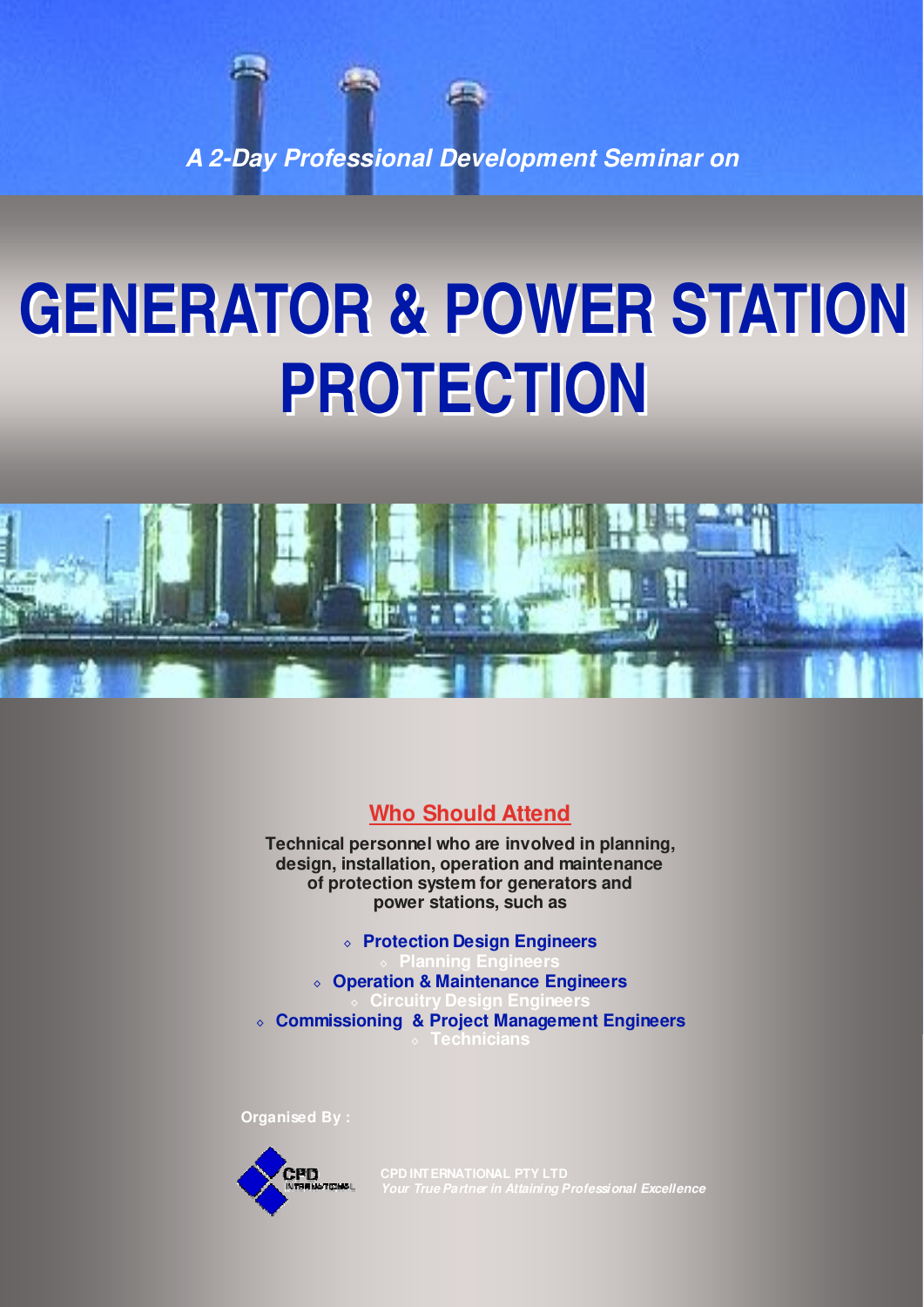# **Introduction Course Content**

The requirements of safety, minimisation of damage to faulted plant, minimisation of consequential damage to healthy plant and maintenance of a stable and secure supply of electricity are paramount to all protection designs. A generator may be exposed to three types of occurrence which require protection schemes to operate effectively and efficiently but in vastly different time frames.

- ◊ Generator Fault : This requires instantaneous tripping of the generator to minimise the damage caused. Generator multiphase fault levels may exceed 100kA, whereas, via high resistance earthing techniques, the same generator may have an earth fault level of only a few amperes.
- ◊ Generator Event : This is an event local to the generator which will not immediately cause damage but will eventually do so unless rectified. Protection initiates an alarm rapidly to alert the operator and to allow intervention and, if this is unsuccessful, finally tripping before actual generator damage occurs.
- ◇ **External Event** : This is a transmission system event which will not immediately cause damage to the generator and can be rectified by operator intervention. An alarm is generated rapidly to alert the operator of the condition, followed by tripping as necessary if appropriate action is not taken or is not successful. In particular, note that such events affect every generator within a particular power station, and even may affect generators over a wide area. Hence tripping must be delayed as long as possible to avoid widespread system shut-downs, but must nevertheless still provide protection for the affected generating plant.

In this seminar we will consider the application of protection to generators, considering the three occurrences mentioned above. This will facilitate an appreciation of generator protection, the coordination aspects of these protection schemes, and the information required to determine protection settings.

But, beyond the generator itself, the power station engineers and technicians need an intimate understanding of the protection schemes associated with the remaining plant, including busbars, transformers and the many large induction motors.

Thus the task, not only for the protection engineer, but for all engineers and technicians associated with the power station, is to ensure that planning, design, coordination, implementation, commissioning, operation and maintenance of protection systems optimises both the dependability and security of these schemes.

# **What You Will Learn?**

This 2-day seminar focuses on the principles of generator and power station protection schemes, including their application to generator faults, generator events, external power system events, and power station motor, busbar and transformer faults.

Delegates will learn the principles of power station protection schemes, the art of scheme selection, and the generic processes associated with determination of optimal settings and configurations for the protection relays and schemes associated with power station generators, motors, busbars and transformers.

## **1. High Impedance Differential Protection**

# **- Application to Generators, Transformers and Busbars**

- High impedance differential protection principles
- Determination of setting voltage
- Determination of scheme primary operating current
- Application of series (stabilising) and shunt (de-sensitising) resistors
- Application of non-linear resistors (Metrosils and MOVs)
- CT supervision requirements
- Application of high impedance differential protection principles to plant other than busbars

# **2. Transformer Protection**

- Introduction to Buchholz and Pressure Relief Devices (PRDs)
- Introduction to Positive, Negative and Zero Sequence Component Analysis, in particular:
	- Transformer Earth faults, sequence components and transformer phase shifts
	- Transformer Phase-Phase faults, sequence components and transformer phase shifts
- Biased differential protection
	- Inrush and magnetising currents
	- Over-excitation (excessive V/Hz) currents
	- CT connections for phase correction
	- CT connections for zero sequence current compensation
	- CT ratio selection
	- Phase angle, zero sequence and CT ratio compensation via microprocessor based relay applications
- Restricted Earth Fault (REF) protection of transformers
- Transformer delta connected windings and the application of earthing transformers
	- Earthing Transformer OC & EF protection
	- Effect on the overall transformer differential protection scheme
	- Zero sequence current consequences and compensation techniques